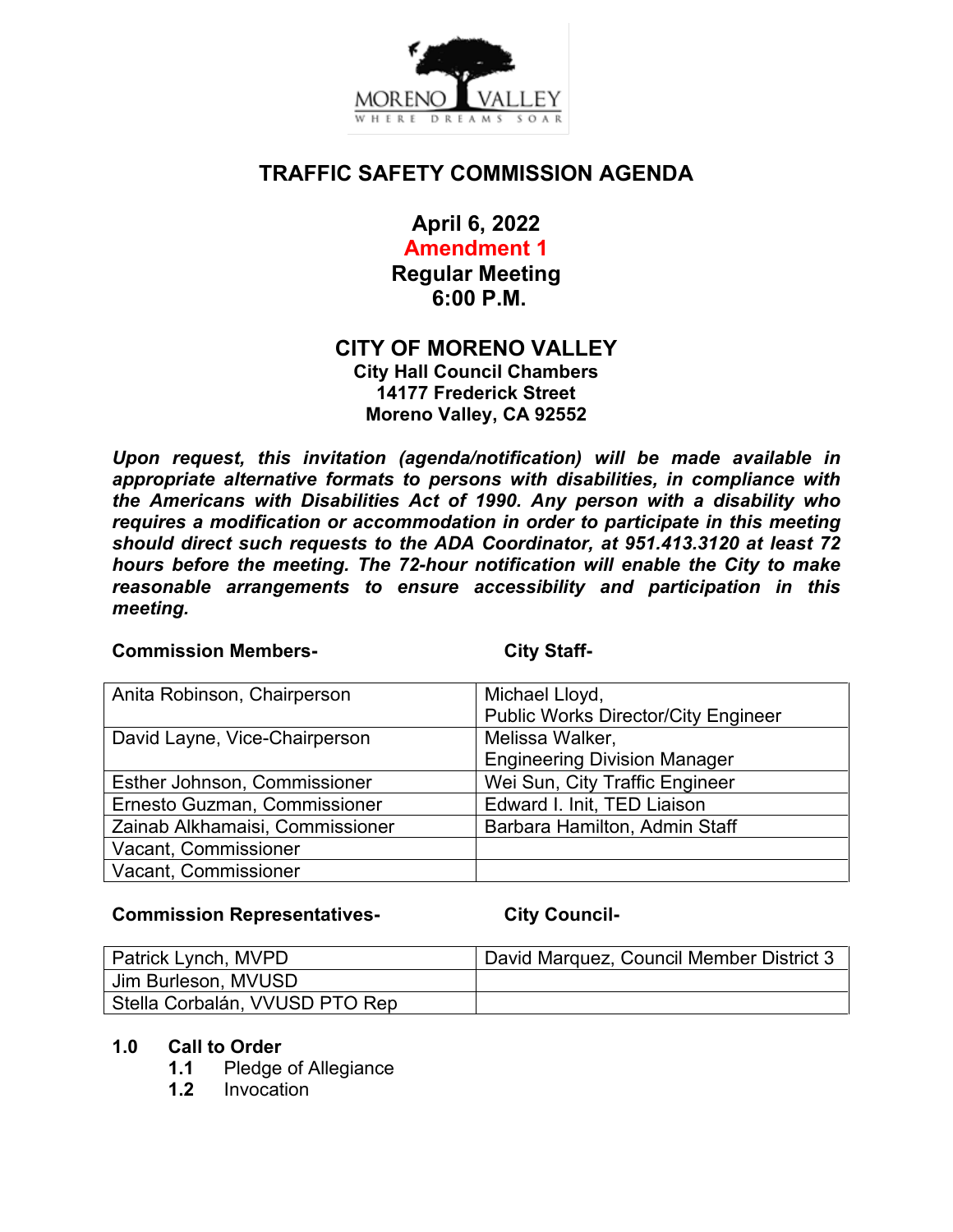

## **2.0 Roll Call**

## **2.1 Introduction- Michael Lloyd, Public Works Director/City Engineer (Edward I. Init) 2.2 Introduction- Melissa Walker, Engineering Division Manager (Edward I. Init)**

## **2.3 Introduction- Guadalupe Cortes, Associate Engineer**

## **(Edward I. Init)**

Meeting may be canceled by Chairperson, if quorum (four commissioners present) is not achieved after 15 minutes.

### **3.0 Approval of Agenda**

### **4.0 Approval of Minutes: May 5, 2021**

#### **5.0 Public Hearing**

Please limit comments to five minutes per person. Please give the chairperson your name, address, and telephone number for future contact.

No public hearing items this month.

#### **6.0 Public Comments**

Please limit comments to three minutes per person. Please give the chairperson your name, address, and telephone number for future contact.

**6.1** This is the time for comments from the public on items **not** on the agenda.

**6.2** This is the time for comments from the public on agenda items.

### **7.0 Traffic Safety Items: (Action)**

## **Selection of Chairperson and Vice-Chairperson - (MVMC 2.06.020)**

 **(Edward I. Init)**

### **7.1Traffic Safety Items:** (**Discussion)**

A. City's Active Transportation Program Projects and Public Participation

**(Guadalupe Cortes)**

B. Moreno Valley Local Roadway Safety Program

**(Guadalupe Cortes)**